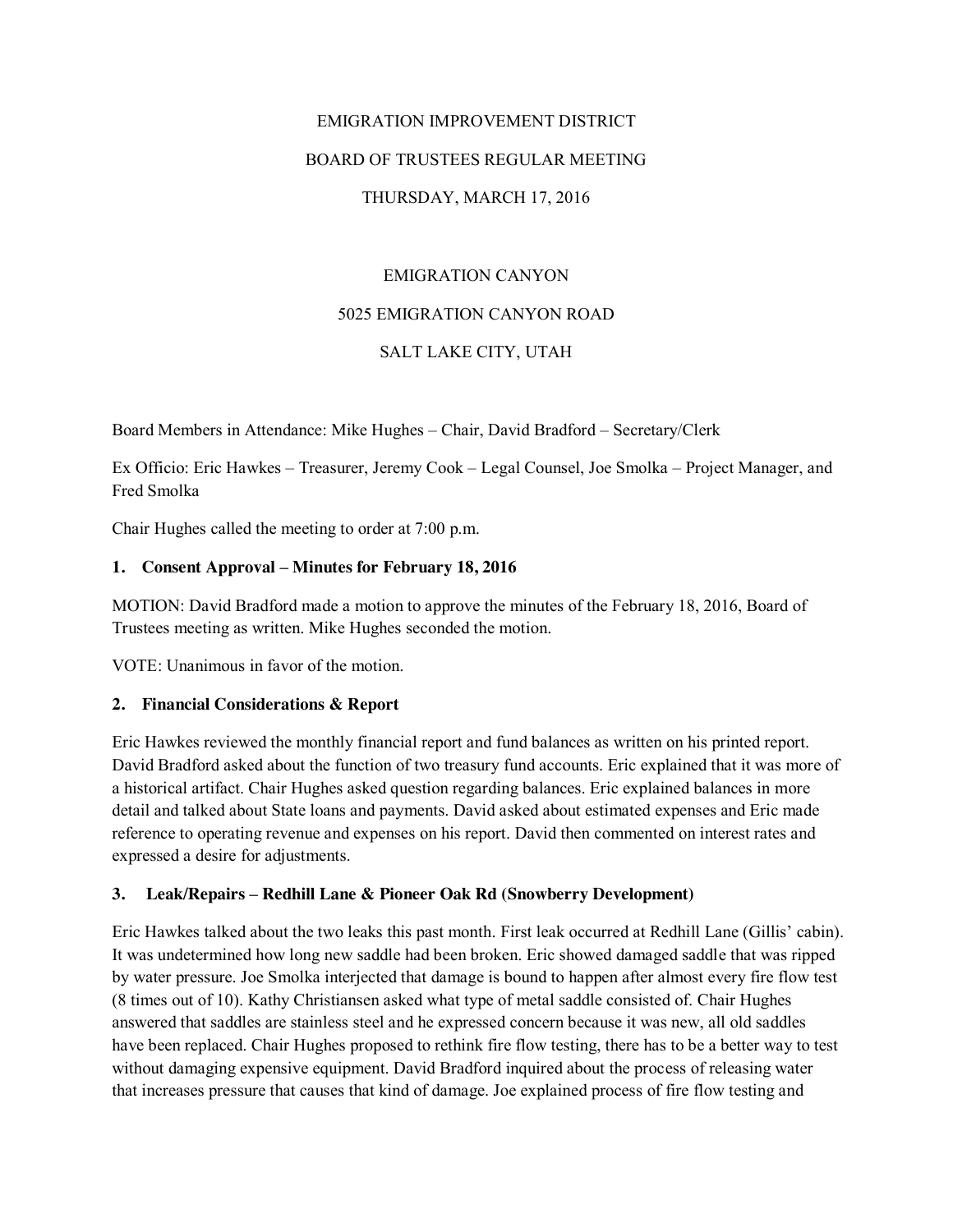water moving quickly under pressure. Use of 2 -3 fire hydrants discussed in testing and solutions to minimize pressure have been discussed with Aqua Engineering before. Chair Hughes affirmed that Aqua Engineering has stated that there is nothing they can do about the water pressure. Joe informed that a fire flow test is required for all new construction. Joe feels that damage, as a result of testing, is just the nature of things. Chair Hughes enforced the need for County involvement to stop further damage during fire flow tests. Joe informed everyone that there will be 4-6 new homes built this summer. Fred Smolka suggested using data from previous fire flow testing, if close to time of building, to decrease damages. Chair Hughes agreed, too expensive to fix problems after every test. Joe asked about weaknesses in the system. David inquired about electrolysis as a possible factor. Chair Hughes stated that the stainless steel water system is surrounded by plastic, once plastic breaks, damage occurs. Eric further explained damaged area, plastic was intact but there was an indentation in pipe just before saddle. It was undetermined whether damage was caused by fire flow testing or other unknown factors. Eric noted that it could have been leaking for quite some time, there was much displacement of gravel. Meter in area was replaced last year. David asked question regarding water exercising. Eric explained that an exercise is done until water can be seen and to flush the system of debris. Joe commented that flushing of the water line isn't done as frequently as before due to potential damage and lack of water. Eric reported that repair of this leak was complete and road was patched

Eric Hawkes talked about the second leak in Pioneer Oak Road, Snowberry Development. Eric explained how leaking stopped after water was shut off, pipe dug up and water turned back on again. He suspected there were issues with the way the pipe was installed. Eric discussed the issues and problems with the installation in detail. He talked about the suggestion from Aqua Engineering to dig up the pipe further back, replace valve and support it because of its location. Chair Hughes thought it was a good idea. Chair Hughes asked Fred Smolka who he should contact directly at the County regarding the fire flow tests. Fred/Joe Smolka answered Stewart Gray with Unified Fire, he orders testing and saves every application involved with the County. Eric interjected that the Unified Fire Authority like the testing, it lets them know if there's water at the hydrants. Joe replied that a fire flow test once detected a problem affecting the system which was able to be fixed. Chair Hughes liked that result. David Bradford restated need for fire flow testing. Eric interjected that fire flow tests are required for new construction, to clean a line and exercising. Chair Hughes asked Joe for his suggestion. Joe replied that so much testing shouldn't be required, only when it's requested by County, after so many years. Fred Smolka agreed and indicated up to 3 years was once allowed. Joe talked about possible need for testing in Freeze Creek area. David asked if there was a way to define an area and what it consists of. Joe replied that Eric could do this easily by the aqua vents, where the pressure reducing valves are, to create zones. If testing has been done recently in a zone than it should be secure. Chair Hughes asked question regarding proximity of saddle to hydrant and valve in fire flow testing. Joe replied that it hasn't been tracked. Kathy Christiansen suggested an accurate record be kept of all fire flow testing. Eric interjected that they have the information on all testing. He further commented that they have asked the County to take previous fire flow test results, depending on proximity of property. Joe talked about 3 new constructions starting this summer. Chair Hughes asked if there has been any prior testing data that could be used for the new projects. He also asked about a homeowners' large collection of dirt. Jack Christiansen offered updated information regarding the ugly pile of dirt. Joe informed Chair Hughes that the homeowner has every intention of having dirt hauled away as soon as good weather permits. Chair Hughes talked about managing fire flow testing more efficiently, being prepared and having equipment in place. David asked if there was a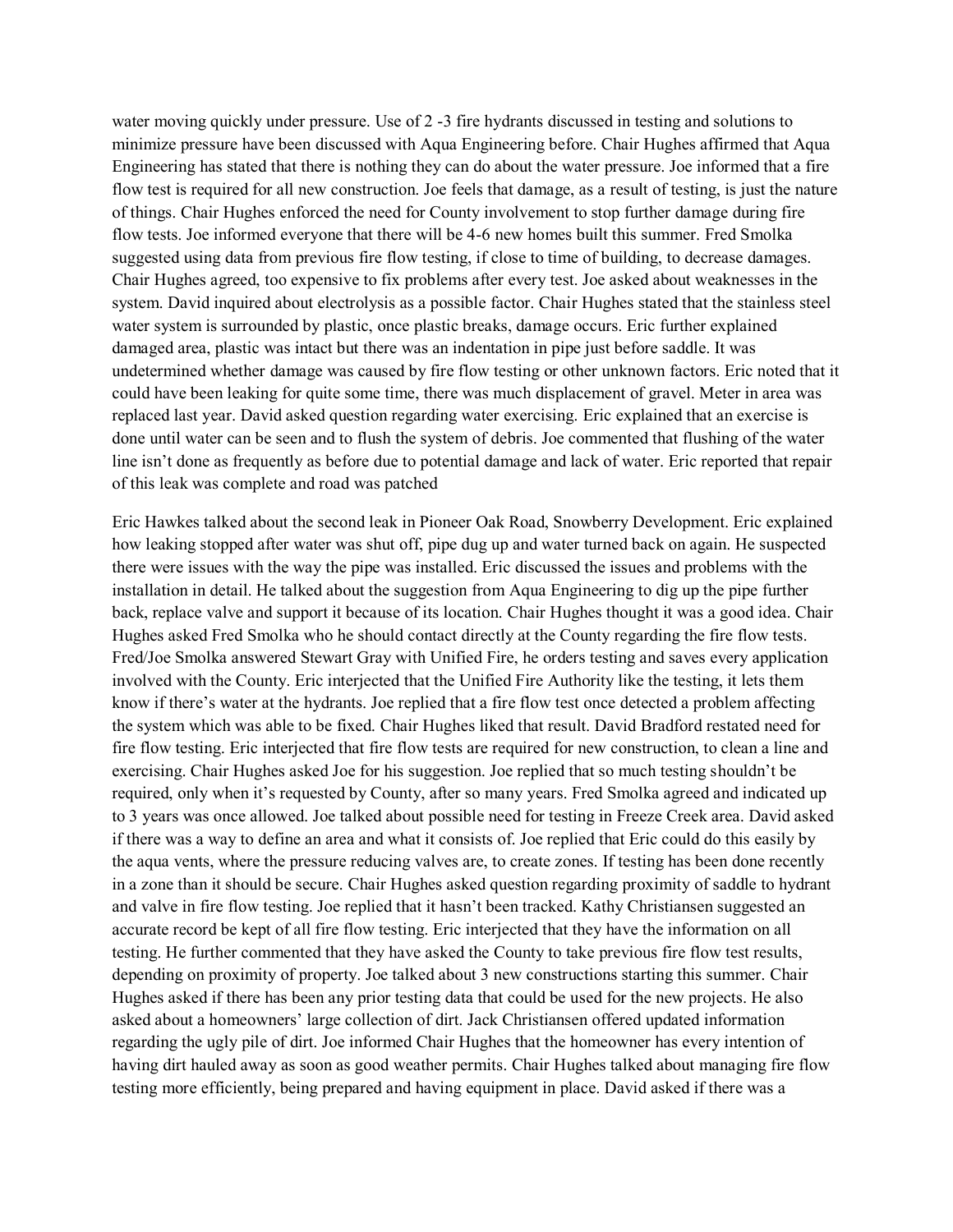connection between the hydrant and placement of the saddle that contributed to damage during fire flow testing. Eric didn't seem to think there was. Chair Hughes made the statement that water doesn't compress, if a valve isn't open, it will move something out of its way.

### **4. Progress Report on Telemetry and Computer System**

Eric Hawkes discussed the new computer and telemetry. He stated that it is all connected and working great with new software but there are still issues with the water levels of Well 2. Eric questioned whether or not Brigham Well worked again. He is able to read and monitor all tank levels instead of having to guess. David Bradford questioned the reliability of the system. Eric replied that the new computer and system work great but the transducers, all its components talking to computer can be an issue sometimes. David wondered if there was value in a dual system to compare data for reliability if components weren't too expensive. Chair Hughes interjected that it's not the sensors but what happens to the sensors that becomes a factor, there is no good telemetry. He made the point that there is no need for redundant systems. Fred Smolka commented that several times transducers and wires were pulled up together and reconditioned by company to solve problem. Eric stated that the old transducer was full of water. He expressed satisfaction with new computer, old one would frequently shut off.

## **5. April (2nd) QTR Newsletter – Items to consider for Newsletter**

Eric talked about Newsletter and made a request for any topics to be discussed in next issue. Chair Hughes asked about the Survey. David Bradford stated that the link will be resent to get more responses to the survey. Eric said he talked to Brad Rasmussen and he will have more information at next EID meeting and schedule Open House. Chair Hughes turned his attention to the Open House in May and wanted it mentioned in the April Newsletter. Kathy Christiansen talked about Fire Wise being held on May 21, 2016 and wanted a plug in the April Newsletter. Kathy explained a table for display with topographical elements of the Canyon to show different scenarios, possibilities and outcomes from fire to educate homeowners. She explained Pinecrest and its different wind patterns that benefit residence that live there. Kathy emphasized the need for homeowners to evacuate quickly during a fire so that firefighters can fight it, not be put in dangerous situations rescuing people. She also addressed the need for firefighters to be aware of people who may need assistance to evacuate. Kathy stressed safety factors and emergency kits. David raised a key question regarding communication possibilities (twitter) to inform residents at times of emergencies. Kathy suggested a possible sign-up sheet at Fire Wise. David asked Kathy where the goats are. Kathy explained that goats aren't free (\$10,000 approx. cost), she has applied for Grant and is waiting to hear back. Kathy explained that some people complain about the goats because the ground looks too bare but it helps to stop fires. David asked if Septic System Open House could occur in conjunction with Fire Wise. Kathy welcomed the idea. Chair Hughes thought it was a great idea as well. David wanted it mentioned in the Newsletter how great residents have been during the watering season last year and wanted to encourage them to do even better this year.

# **6. Water Levels & Report**

Eric talked about the telemetry in Well 1 being down -91 feet. It pumps 86 gallons a minute and 50 gallons are being used. Upper Freeze Creek Well down -906 feet and Well 2 is unknown. Brigham Fork is down -13 feet. David Bradford asked about the Brigham Fork Well. Eric mentioned that Brigham Fork Well is not being used and test results from water samples are still being processed. Fred Smolka